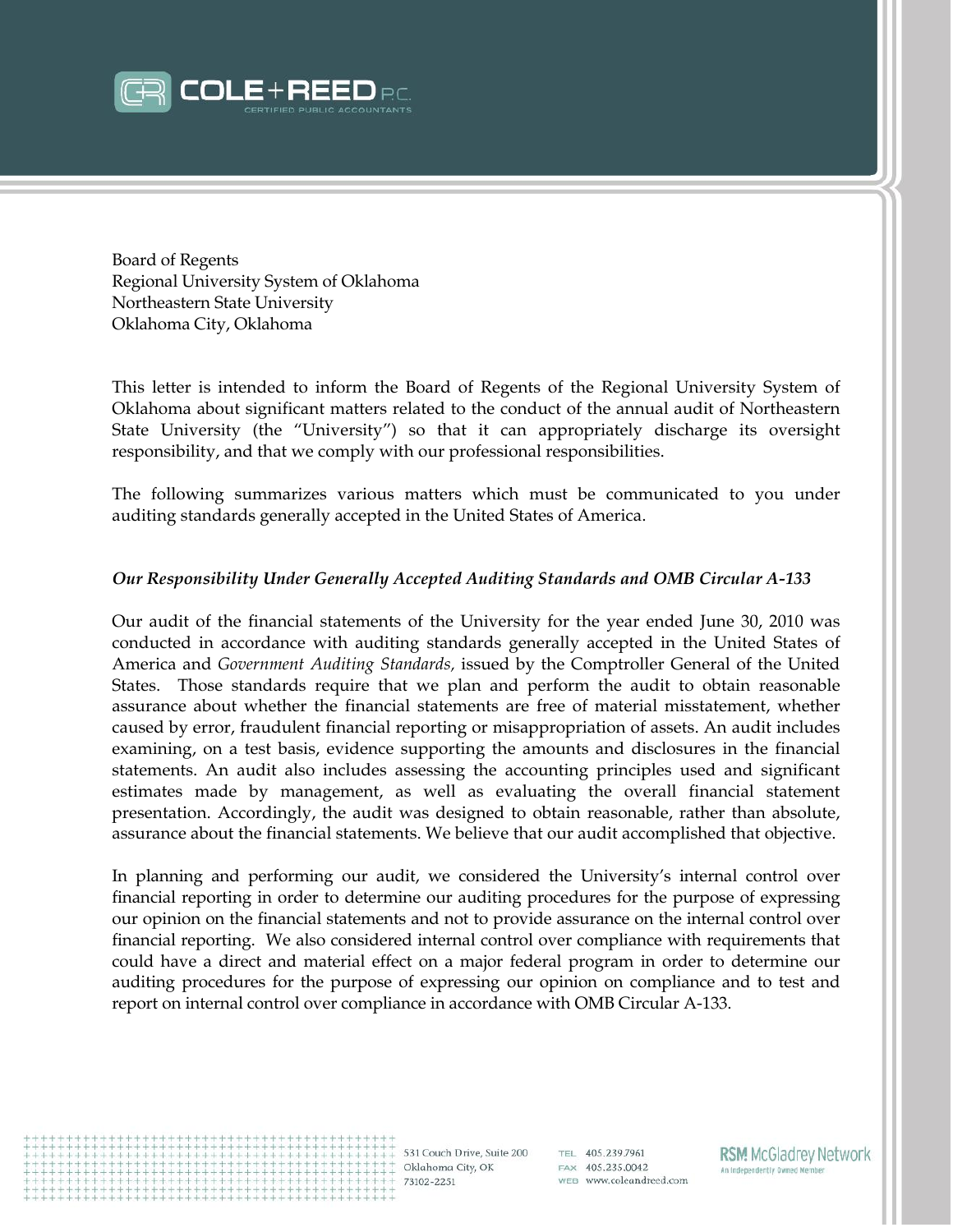As part of obtaining reasonable assurance about whether the University's financial statements are free of material misstatement, we performed tests of its compliance with certain provisions of laws, regulations, contracts and grants, noncompliance with which could have a direct and material effect on the determination of financial statement amounts. However, providing an opinion on compliance with those provisions was not an objective of our audit. Also, in accordance with OMB Circular A-133, we examined, on a test basis, evidence about the University's compliance with the types of compliance requirements described in the *U.S. Office of Management and Budget ("OMB") Circular A-133 Compliance Supplement* applicable to each of its major federal programs for the purpose of expressing an opinion on the University's compliance with those requirements. While our audit provides a reasonable basis for our opinion, it does not provide a legal determination of the University's compliance with those requirements.

# *Management Judgments and Accounting Estimates*

Accounting estimates are an integral part of the preparation of the financial statements and are based upon management's current judgment. The process used by management encompasses their knowledge and experience about past and current events and certain assumptions about future events. Management has informed us that they used all the relevant facts available to them at the time to make the best judgments about accounting estimates, and we considered this information in the scope of our audit. The Board of Regents may wish to monitor throughout the year the process used to compute and record the University's accounting estimates.

We evaluated the key factors and assumptions used to develop the accounting estimates in determining that they are reasonable in relation to the financial statements taken as a whole.

# *Management Representations*

Management is responsible for preparing and fairly presenting the financial statements and for establishing and maintaining effective internal control over financial reporting. Management has provided us with written representations which are available upon request.

#### *Audit Adjustments*

There were several adjustments made to the original trial balance presented to us to begin our audit. However, these adjustments were prepared by management and presented to us during the engagement.

#### *Uncorrected Misstatements*

There were no uncorrected misstatements.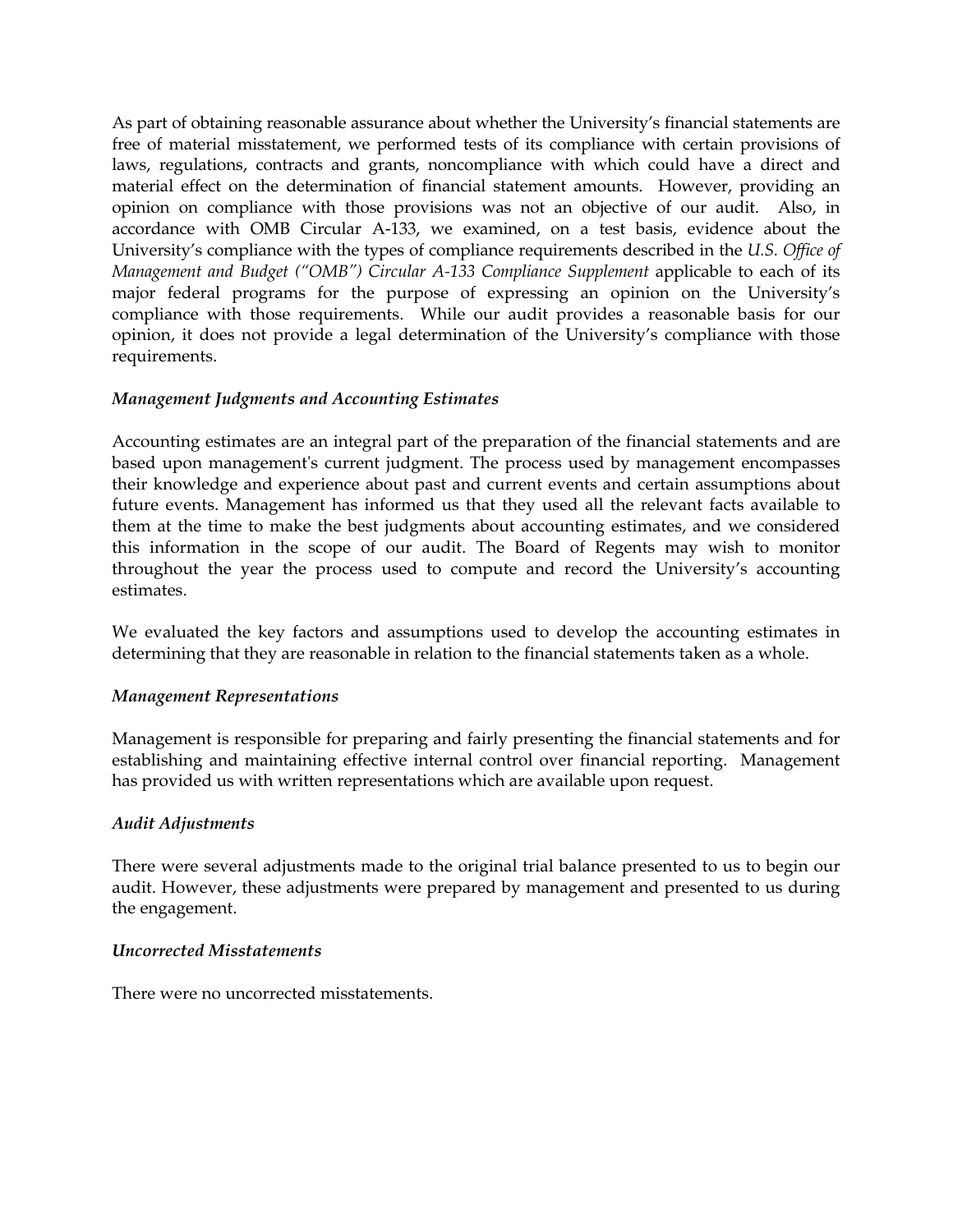# *Accounting Policies and Alternative Treatments*

Management has the ultimate responsibility for the appropriateness of the accounting policies used by the University. The University's significant accounting policies are detailed in Note A of the June 30, 2010 financial statements. No significant new accounting policies were adopted during the year.

We did not identify any significant or unusual transactions or significant accounting policies in controversial or emerging areas for which there is a lack of authoritative guidance or consensus.

# *Other Information in Documents Containing Audited Financial Statements*

We are not aware of any other documents that contain the audited financial statements. If such documents were to be published, we would have a responsibility to determine that such financial information was not materially inconsistent with the audited financial statements of the University.

### *Disagreements with Management*

We encountered no disagreements with management over the application of significant accounting principles, the basis for management's judgments on any significant matters, the scope of the audit or significant disclosures to be included in the financial statements.

### *Consultations with Other Accountants*

We are not aware of any consultations management had with other accountants about accounting or auditing matters.

#### *Major Issues Discussed with Management Prior to Retention*

No major issues were discussed with management prior to our retention to perform the aforementioned audit.

#### *Difficulties Encountered in Performing the Audit*

We did not encounter any difficulties in dealing with management relating to the performance of the audit.